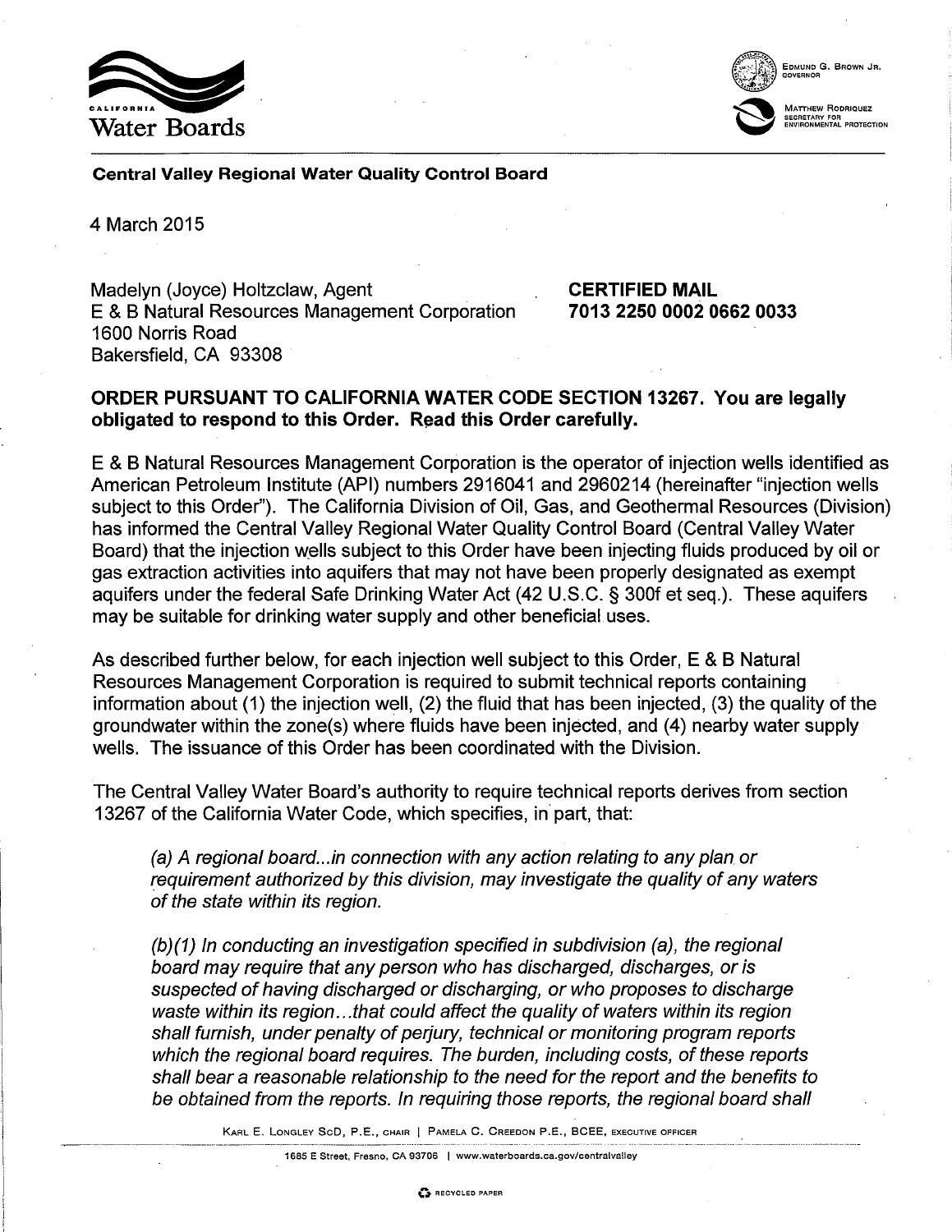provide the person with a written explanation with regard to the need for the reports, and shall identify the evidence that supports requiring that person to provide the reports.

The Central Valley Water Board is concerned about the potential threat to human health and potential impacts to water quality posed by the discharge of waste associated with the injection of fluids into aquifers that may be suitable for drinking water supply and other beneficial uses. The technical information and reports required by this Order are necessary to assess the potential threat to human health and potential impacts to water quality. The need to understand the potential threat to human health and potential impacts to water quality justifies the need for the information and reports required by this Order. Based on the nature and possible consequences of the discharges of waste, the burden of providing the required information, including reporting costs, bears a reasonable relationship to the need for the report, and the benefits to be obtained.  $E & B$  Natural Resources Management Corporation is required to submit this information and reports because it is the operator of the injection wells subject to this Order. If E & B Natural Resources Management Corporation and its predecessors in interest have never injected fluids into the injection wells subject to this Order, please advise Central Valley Water Board staff of this in writing as soon as possible.

### **Under the authority of California Water Code section 13267, the Central Valley Water Board hereby orders E & B Natural Resources Management Corporation to:**

- 1. **By 23 March 2015,** submit a work plan that adequately describes the procedures to collect a representative groundwater sample from the injection zone(s) for each injection well subject to this Order.
- 2. **By 22 May 2015,** submit a technical report that contains all of the following information:
	- a. The analyses of each of the groundwater samples from the injection zone(s) for each injection well subject to this Order, in accordance with the water quality. analysis and reporting requirements contained in Attachment A to this Order. If a representative sample cannot feasibly be collected from one or more of the injection zones for any of the injection wells subject to this Order within the required timeframe (e.g., due to constraints posed by the design of the injection well), then **by 6 April 2015,** submit a technical report demonstrating that collection of a representative sample from those injection zones is not feasible within the required timeframe, and proposing an alternative sampling procedure and expeditious time schedule for obtaining a representative sample of groundwater from those injection zones. Alternative sampling procedures and time schedules are subject to approval by the Assistant Executive Officer of the Central Valley Water Board.
	- b. If fluids have been injected into any of the injection wells subject to this Order, an analysis of a representative sample of those fluids in accordance with the water quality analysis and reporting requirements contained in Attachment A to this Order.
	- c. All available historical chemical analyses of the fluids injected into each injection well subject to this Order.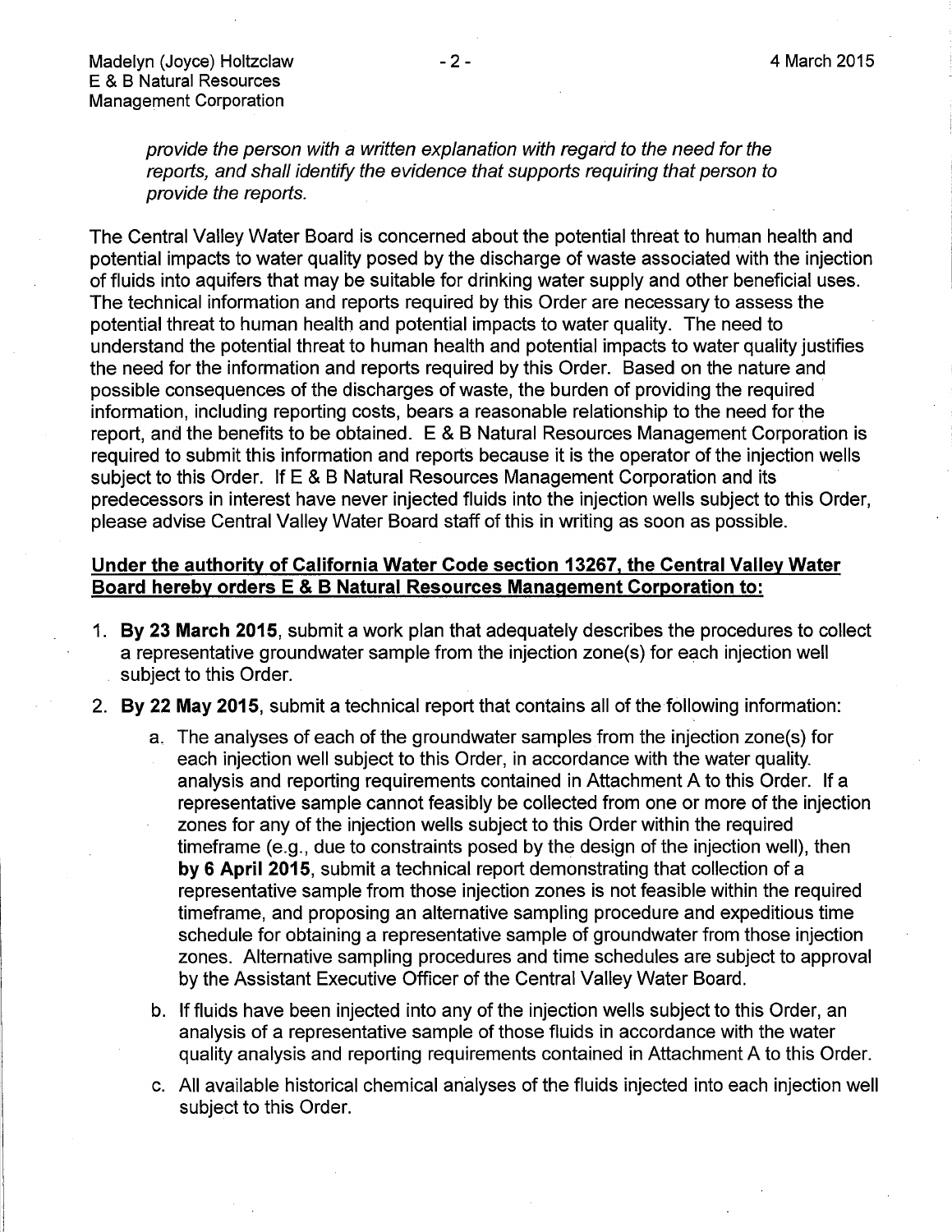Madelyn (Joyce) Holtzclaw E & B Natural Resources Management Corporation

- d. All previously obtained analytical data for groundwater samples collected from any injection zones within one (1) mile of each of the injection wells subject to this Order.
- e. A list and location map of all water supply wells within one mile of each injection well subject to this Order.
- f. Information for each identified water supply well, including the well owner name and contact information; type of well (i.e., domestic, irrigation, industrial, etc.); whether any of the water is used for domestic purposes; status (i.e., active, idle, etc.); well construction; borehole geophysical logs; and all analytical results for any water sample(s) collected from each water supply well. Notify Central Valley Water Board staff within 24 hours upon determination that any water supply well information cannot be obtained from the California Department of Water Resources because it is confidential.
- g. The analyses of a groundwater sample from the following water supply well taken in accordance with the water quality sampling, analysis, and reporting requirements contained in Attachment A to this Order: The water supply well identified southeast of the injection well API 2960214 subject to this Order at Township 27 South, Range 27 East, northwest quarter of Section 14D (Department of Water Resources Water Well Driller's Report No. 097813). Additional identifying information for water supply wells is available upon request from the Central Valley Water Board. If access to sample a water supply well is denied, then within five business days of access denial, submit documentation to Central Valley Water Board staff stating that the well owner denied access.
- h. For each injection well subject to this Order, the following information. The information for items A-0 shall be in spreadsheet format, labeled with the capital letters indicated. The information for items P-S shall be in attachments:
	- A. The name of the owner and/or operator of the injection well;
	- B. API number for the injection well;
	- C. Injection well name and number;
	- D. Name of the field in which the injection well is located;
	- E. County in the which the injection well is located;
	- F. Latitude and Longitude (decimal degrees) of well head location;
	- G. Latitude and Longitude Datum, indicate "1" for North American Datum of 1983 or "2" for North American Datum of 1927;
	- H. Injection well total depth (feet);
	- I. Top injection depth (feet);
	- J. Formation/Zone name at top injection depth;
	- K. Bottom injection depth (feet);
	- L. Formation/Zone name at bottom injection depth;
	- M. Date injection started in the well (Day/Month/Year, xx/xx/xxxx);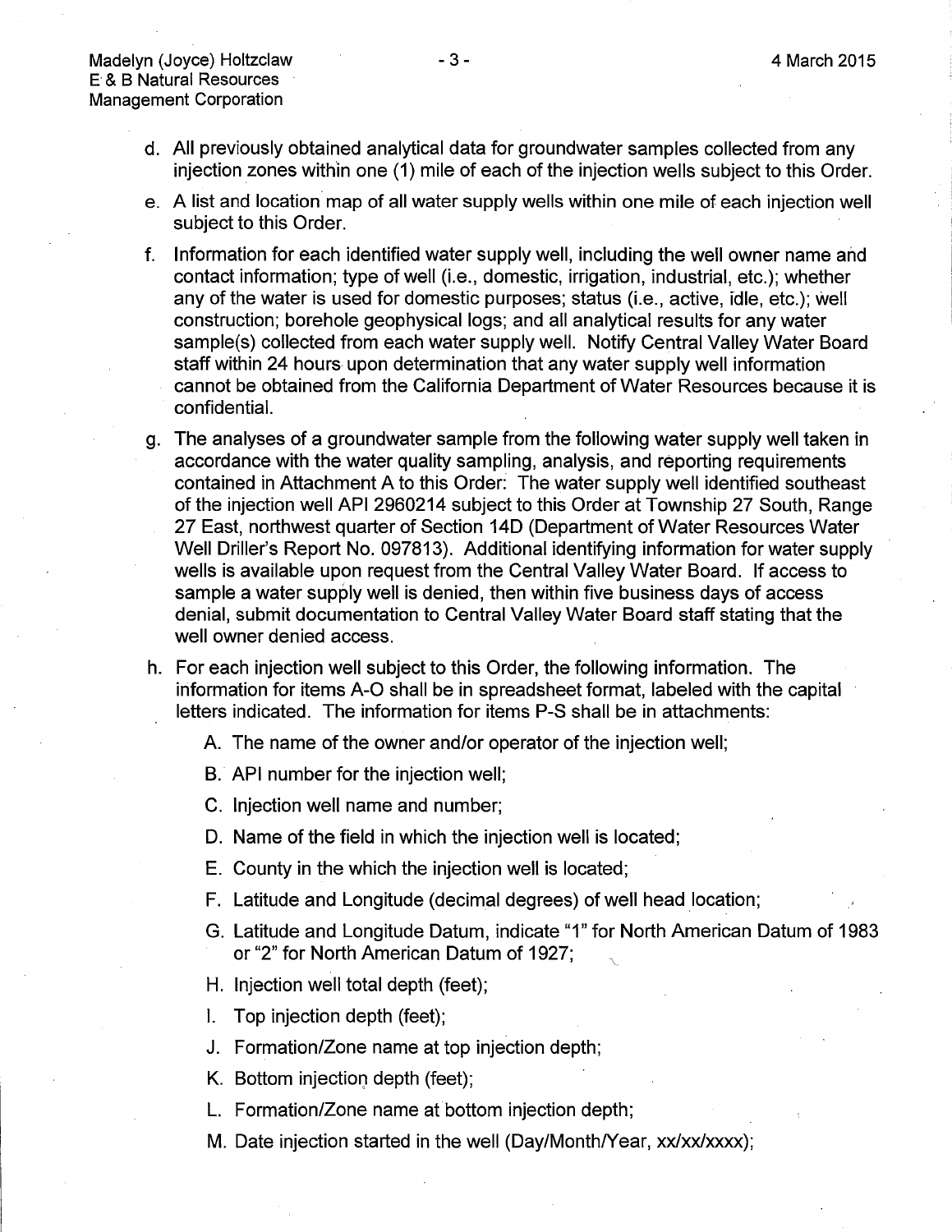- N. Total injection volume in barrels from the date injection began through 31 December 2014;
- 0. Total injection volume in barrels for calendar year 2014;
- P. Attach well construction diagram including all perforations, annular material, and seals;
- Q. Attach a description of all sources of fluid injected;
- R. Attach any and all data maintained in compliance with California Code of Regulations, title 14, section 1724.10, subdivision (h);
- S. Attach documentation associated with each mechanical integrity test undertaken to comply with California Code of Regulations, title 14, section  $1724.10$ , subdivision (i).
- 3. **By 1 June 2015,** upload the technical report and groundwater quality data in the report to the State Water Resources Control Board's GeoTracker database in an electronic format that follows the requirements of California Code of Regulations, title 23, section 3893 (available at http://www.waterboards.ca.gov/ust/electronic\_submittal/docs/text\_regs.pdf). Central Valley Water Board staff will provide a unique GeoTracker Global ID number assigned for each well subject to this Order. Your state-certified laboratory will need the assigned Global ID number to upload to GeoTracker the certified analytical results for each sampled well.

Based on the information submitted in the work plan and/or technical report, additional information or action may be required.

All required technical information must be submitted to the attention of:

Dane S. Johnson Central Valley Water Board 1685 E Street Fresno, CA 93706

In addition, all information is to be copied to the Division, to the attention of:

Steven R. Bohlen, State Oil and Gas Supervisor Department of Conservation, DOGGR 801 K Street Sacramento, CA 95814-3500

Submissions pursuant to this Order need to include the following statement signed by an authorized representative of E & B Natural Resources Management Corporation:

"I certify under penalty of law that I have personally examined and am familiar with the information submitted in this document and all attachments and that, based on my inquiry of those individuals immediately responsible for obtaining the information, I believe that the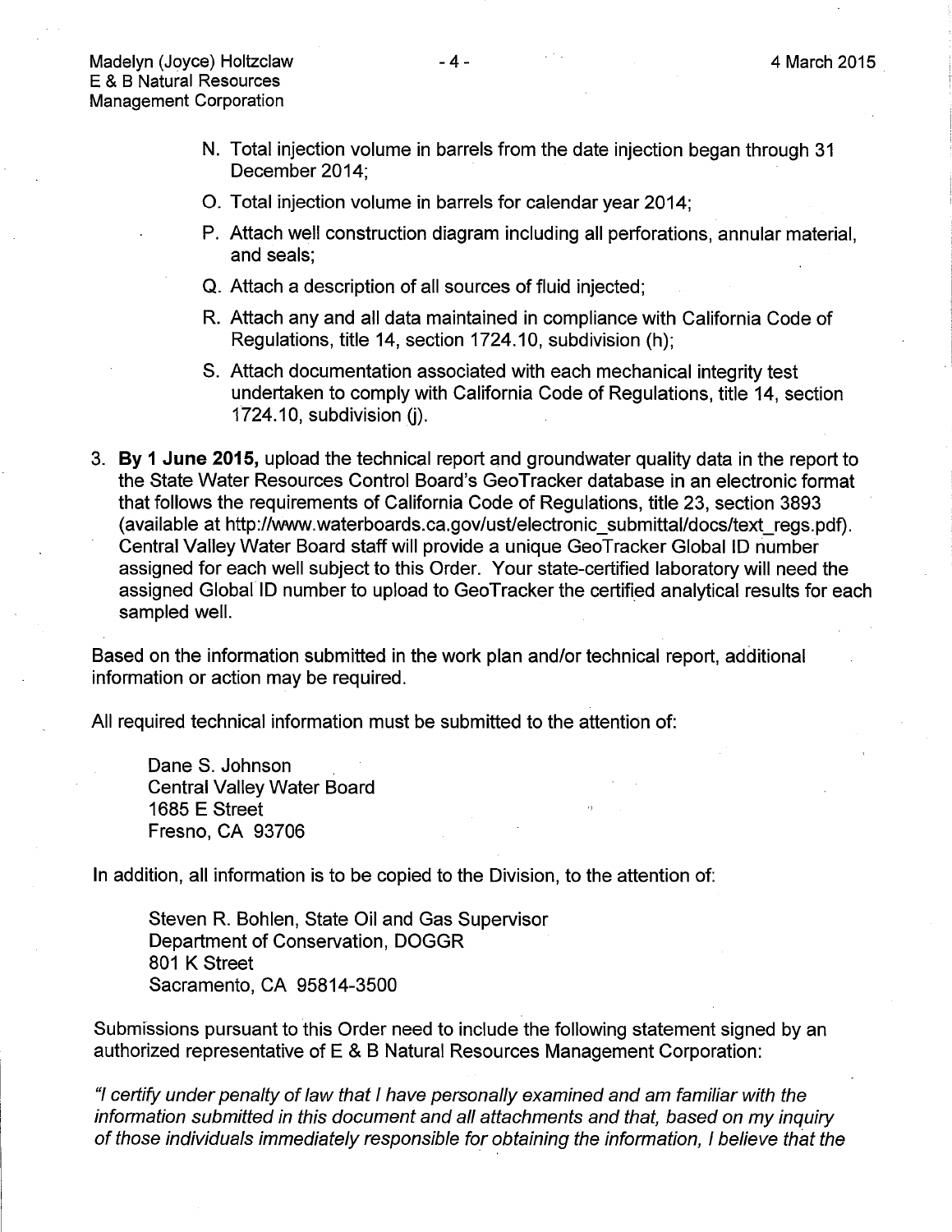Madelyn (Joyce) Holtzclaw E & B Natural Resources Management Corporation

### information is true, accurate, and complete. I am aware that there are significant penalties for submitting false information, including the possibility of fine and imprisonment."

The failure to furnish the required report, or the submission of a substantially incomplete report or false information, is a misdemeanor, and may result in additional enforcement actions, including issuance of an Administrative Civil Liability Complaint pursuant to California Water Code section 13268. Liability may be imposed pursuant to California Water Code section 13268 in an amount not to exceed one thousand dollars (\$1 ,000) for each day in which the violation occurs.

Any person aggrieved by this Order of the Central Valley Water Board may petition the State Water Resources Control Board (State Water Board) to review the action in accordance with California Water Code section 13320. The State Water Board must receive the petition by 5:00 p.m., within 30 days after the date of this Order, except that if the thirtieth day following the date of this Order falls on a Saturday, Sunday, or state holiday, the petition must be received by the State Water Board by 5:00 p.m. on the next business day. Copies of the law and regulations, and instructions applicable to filing petitions, can be provided upon request and are at http://www.waterboards.ca.gov/public\_notices/petitions/water\_quality/index.shtml.

Be advised that sections 13260 and 13264 of the California Water Code require any person who proposes to discharge waste that could affect waters of the state to submit a Report of Waste Discharge for any new discharge or change in the character, volume, or location of an existing discharge. Fluids produced by oil or gas extraction activities that can no longer be disposed of in the injection wells subject to this Order cannot be discharged to land or waters of the state prior to the issuance of Waste Discharge Requirements, and cannot be discharged to waters of the United States prior to the issuance of an National Pollutant Discharge Elimination System (NPDES) Permit. Failure to comply with these requirements may constitute a misdemeanor under Water Code section 13265 or a felony under Water Code section 13387, . and may also subject E & B Natural Resources Management Corporation to judicial or administrative civil liabilities.

By 12 March 2015, you must contact Dane S. Johnson of this office at (559) 445-5525 to discuss: (1) any alternative method for discharge, reuse, or other disposition for the fluids that had previously been disposed of in the injection wells subject to this Order; and (2) your proposed work plan and technical reports.

Any questions regarding this matter should be directed to me at (559) 445-5116 or at Clay.Rodgers@waterboards.ca.gov.

(lay 2. Kodgers

Clay L. Rodgers Assistant Executive Officer

Enclosure: Attachment A, Water Quality Sampling, Analysis, and Reporting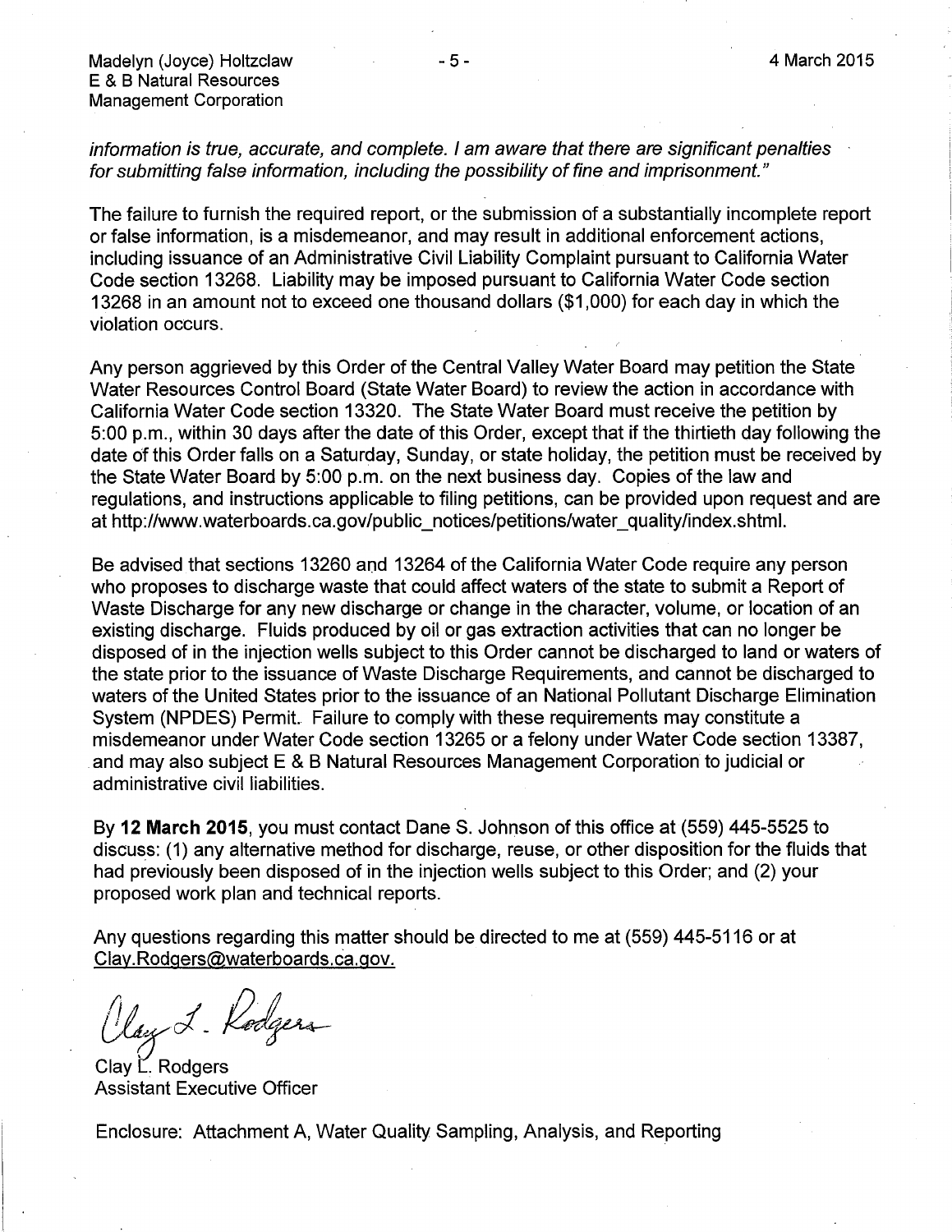## ATTACHMENT A

# Water Quality Sampling, Analysis, and Reporting

#### Water Quality Sampling

All groundwater sampling is to be performed by a qualified person. A qualified person is any person with the knowledge and training in proper sampling methods, chain of custody, and quality assurance/quality control protocols. Any person conducting groundwater sampling, other than personnel from a certified laboratory, shall consult with the certified laboratory to ensure that the sampler understands and follows the proper sampling collection procedures and protocols. All procedures to sample groundwater supply wells shall be consistent with US EPA Science and Ecosystem Support Division Operating Procedure for Groundwater Sampling (March 2013) (available at www.epa.gov/region04/sesd/fbqstp/Groundwater-Sampling.pdf).

#### Water Quality Analysis

Groundwater samples collected from wells and injection zones shall be analyzed by a laboratory certified by the Environmental Laboratory Accreditation Program, using current applicable EPA-approved analytical methods. The methods of analysis and the detection limits used shall be appropriate for the expected concentrations. The analytical method having the lowest method detection limit (MDL) shall be selected from among those methods which would provide valid results in light of any matrix effects or interferences. Analyze samples for the following:

- A. Total dissolved solids
- B. Metals listed in California Code of Regulations, title 22, section 66261.24, subdivision  $(a)(2)(A)$
- C. Benzene, toluene, ethylbenzene, and xylenes
- D. Total petroleum hydrocarbons for crude oil
- E. Polynuclear aromatic hydrocarbons (including acenaphthene, acenaphthylene, anthracene, benzo[a]anthracene, benzo[b]fluoranthene, benzo[k]fluoranthene, benzo[a]pyrene, benzo[g,h,i]perylene, chrysene, dibenzo[a,h]anthraceme, fluoranthene, fluorene, indeno[1,2,3-cd]pyrene, naphthalene, phenanthrene, and pyrene)
- F. Radionuclides listed under California Code of Regulations, title 22, Table 64442, which includes Gross Alpha particle activity (excluding radon and uranium), Uranium, Radium-226, and Radium-228.
- G. Methane
- H. Major and minor cations (including sodium, potassium, magnesium, and calcium)
- I. Major and minor anions (including nitrate, chloride, sulfate, alkalinity, and bromide)
- J. Trace elements (including lithium, strontium, boron, iron, and manganese)